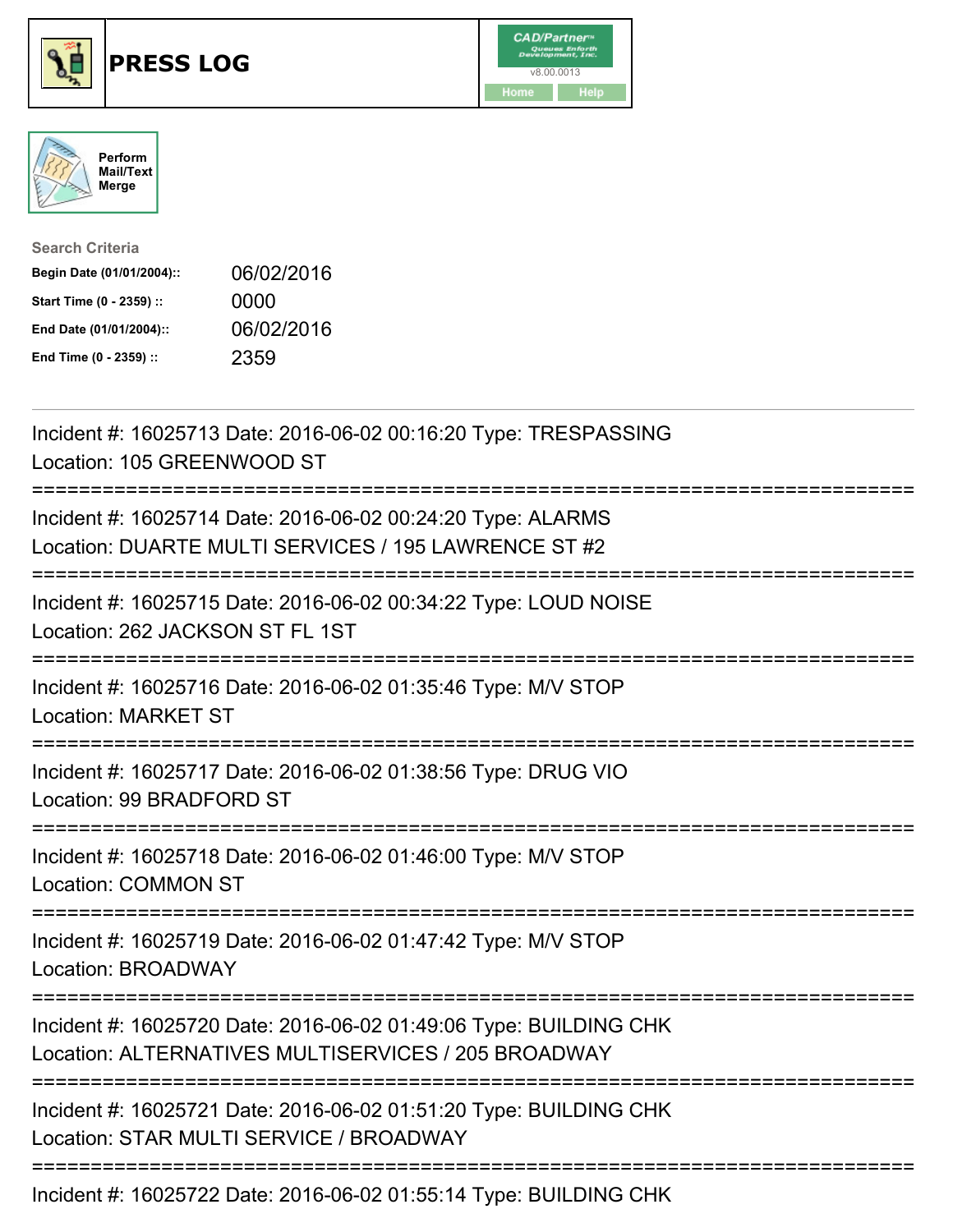| Location: SEXY NAIL SALON / COMMON ST                                                                           |
|-----------------------------------------------------------------------------------------------------------------|
| Incident #: 16025723 Date: 2016-06-02 02:05:54 Type: M/V STOP<br><b>Location: BROADWAY</b>                      |
| Incident #: 16025724 Date: 2016-06-02 02:11:38 Type: M/V STOP<br>Location: BROADWAY                             |
| Incident #: 16025725 Date: 2016-06-02 02:14:28 Type: BUILDING CHK<br>Location: SAM'S FOOD STORE / 389 BROADWAY  |
| Incident #: 16025726 Date: 2016-06-02 02:15:50 Type: BUILDING CHK<br>Location: 7-11 / 360 BROADWAY              |
| Incident #: 16025727 Date: 2016-06-02 02:30:54 Type: MAL DAMAGE<br>Location: 61 BRADFORD ST #1                  |
| Incident #: 16025728 Date: 2016-06-02 03:14:28 Type: ALARMS<br>Location: PAOLA EXPRESS / 491 BROADWAY           |
| Incident #: 16025729 Date: 2016-06-02 04:03:17 Type: BUILDING CHK<br>Location: 61 BRADFORD ST                   |
| Incident #: 16025730 Date: 2016-06-02 04:10:29 Type: ALARMS<br>Location: WENDY'S / 99 WINTHROP AV               |
| Incident #: 16025731 Date: 2016-06-02 04:18:38 Type: ALARMS<br>Location: SPANISH BAPTIST CHURCH / 492 LOWELL ST |
| Incident #: 16025732 Date: 2016-06-02 05:19:26 Type: A&B PAST<br>Location: 87 DORCHESTER ST FL 1                |
| Incident #: 16025733 Date: 2016-06-02 06:29:04 Type: SUICIDE ATTEMPT<br>Location: 257 BROADWAY                  |
| Incident #: 16025734 Date: 2016-06-02 06:50:24 Type: M/V STOP<br><b>Location: UNION ST</b>                      |
| Incident #: 16025735 Date: 2016-06-02 06:51:25 Type: M/V STOP<br><b>Location: PROSPECT ST</b>                   |
| Incident #: 16025736 Date: 2016-06-02 06:53:18 Type: M/V STOP                                                   |

Incident #: 16023736 Date: 2016-06-02 06:53:18 Type: M/V STOP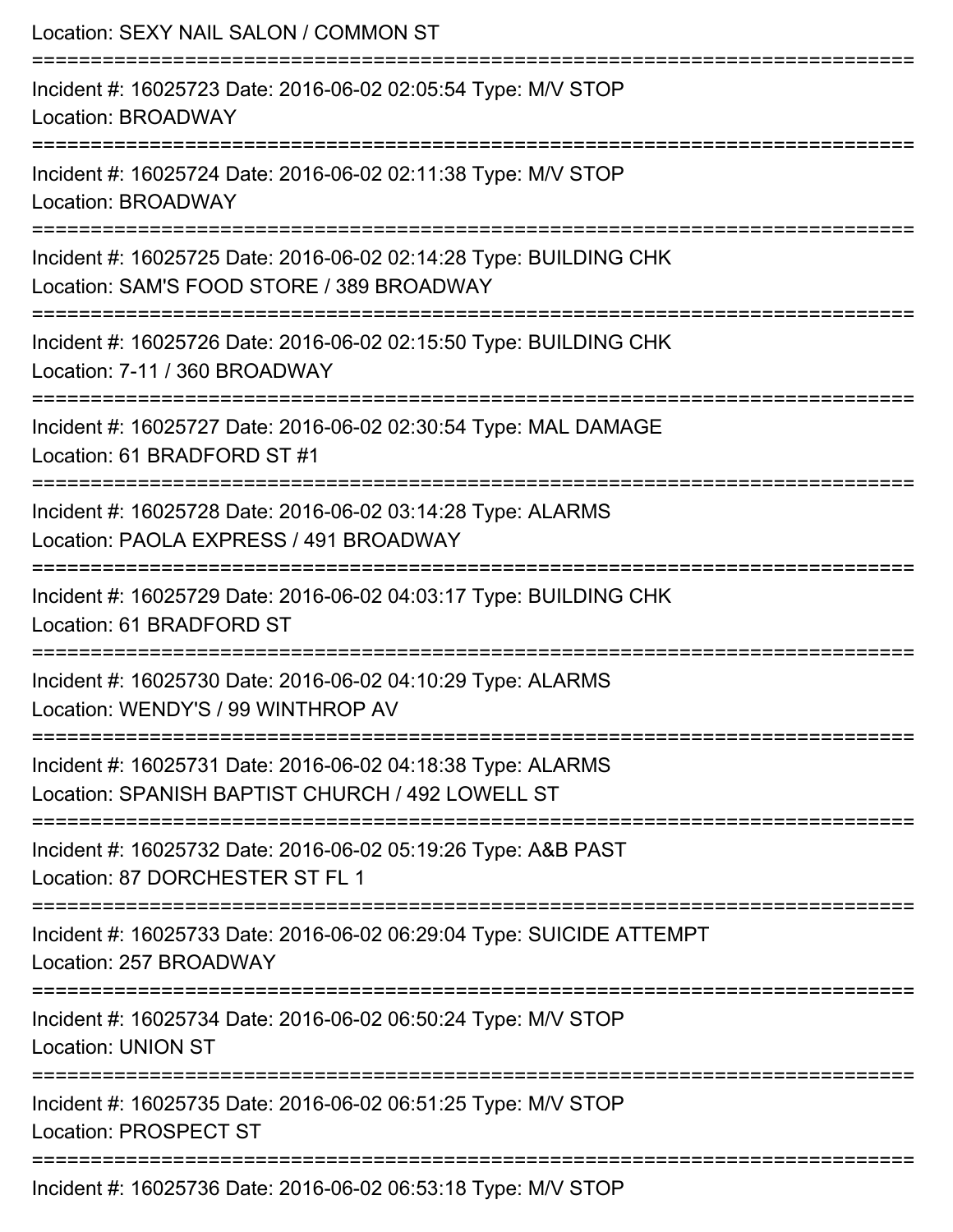| Incident #: 16025737 Date: 2016-06-02 06:56:18 Type: PARK & WALK<br>Location: 205 BROADWAY                              |
|-------------------------------------------------------------------------------------------------------------------------|
| Incident #: 16025738 Date: 2016-06-02 07:01:28 Type: M/V STOP<br><b>Location: SALEM ST</b>                              |
| Incident #: 16025739 Date: 2016-06-02 07:02:47 Type: M/V STOP<br><b>Location: ESSEX ST</b>                              |
| Incident #: 16025740 Date: 2016-06-02 07:05:18 Type: CLOSE STREET<br>Location: PARKER ST & SALEM ST                     |
| Incident #: 16025741 Date: 2016-06-02 07:09:12 Type: M/V STOP<br>Location: 310 BROADWAY                                 |
| Incident #: 16025742 Date: 2016-06-02 07:21:12 Type: CLOSE STREET<br><b>Location: ALMA ST</b>                           |
| Incident #: 16025743 Date: 2016-06-02 07:22:57 Type: M/V STOP<br>Location: ESSEX ST                                     |
| Incident #: 16025744 Date: 2016-06-02 07:41:08 Type: CLOSE STREET<br><b>Location: ALLSTON ST</b>                        |
| Incident #: 16025745 Date: 2016-06-02 07:44:42 Type: AUTO ACC/NO PI<br>Location: FRIENDLYS RESTAURANT / 227 WINTHROP AV |
| Incident #: 16025746 Date: 2016-06-02 08:04:18 Type: M/V STOP<br><b>Location: ANDOVER ST</b>                            |
| Incident #: 16025747 Date: 2016-06-02 08:43:39 Type: GENERAL SERV<br>Location: 264 AMES ST                              |
| Incident #: 16025748 Date: 2016-06-02 08:46:07 Type: DRUG OVERDOSE<br><b>Location: 89 ARLINGTON ST</b>                  |
| Incident #: 16025749 Date: 2016-06-02 09:21:01 Type: HIT & RUN M/V<br>Location: 112 MARSTON ST                          |
| Incident #: 16025750 Date: 2016-06-02 09:31:53 Type: TRESPASSING                                                        |

 $L = LL$ ,  $\alpha$  and  $\alpha$  be  $\alpha$  and  $\alpha$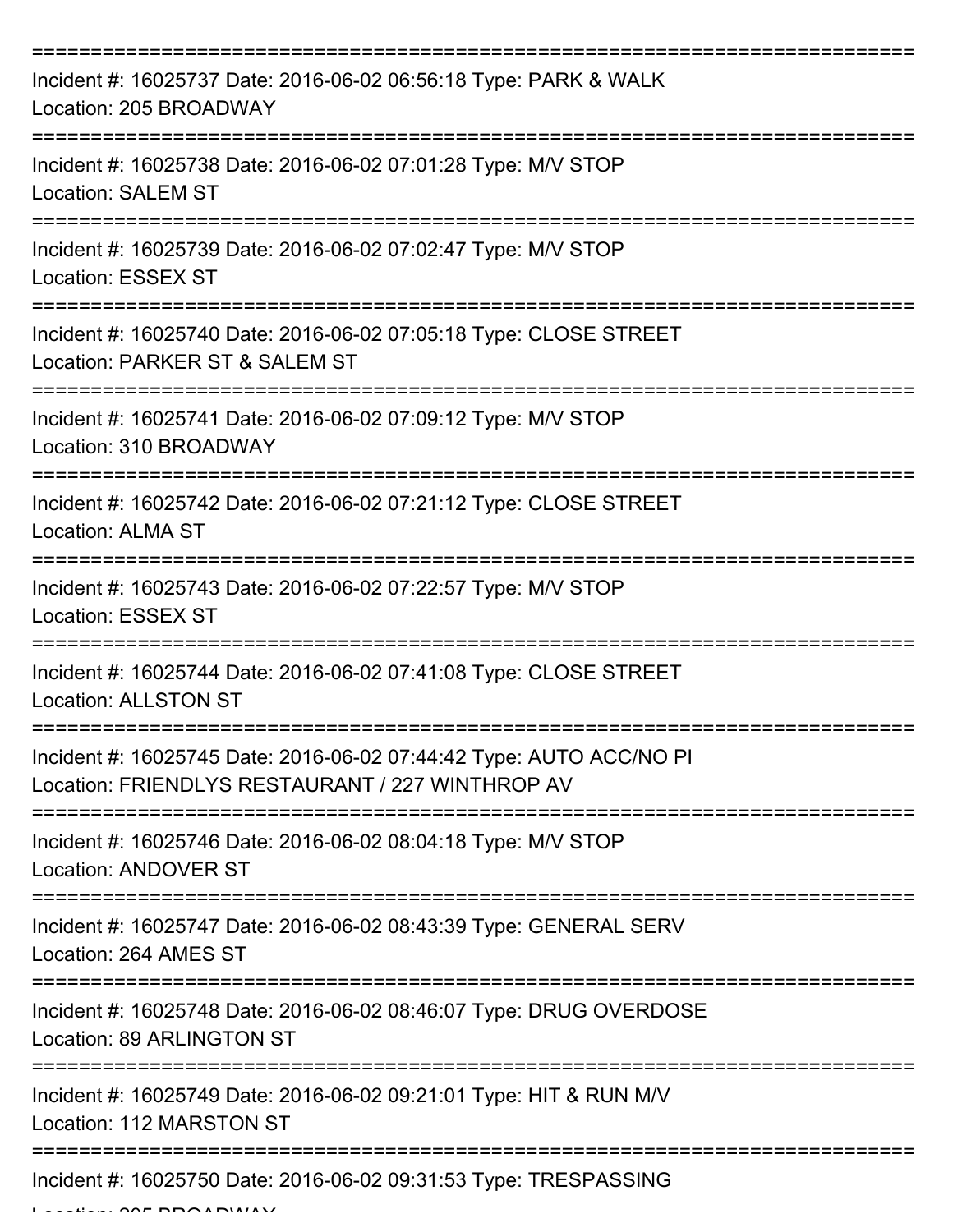| Incident #: 16025751 Date: 2016-06-02 09:34:55 Type: M/V STOP<br>Location: BROADWAY & ESSEX ST          |
|---------------------------------------------------------------------------------------------------------|
| Incident #: 16025752 Date: 2016-06-02 09:38:22 Type: PARK & WALK<br>Location: BRADFORD ST & BROADWAY    |
| Incident #: 16025753 Date: 2016-06-02 09:50:53 Type: INVESTIGATION<br>Location: 90 LOWELL ST            |
| Incident #: 16025754 Date: 2016-06-02 09:51:31 Type: INVESTIGATION<br>Location: 90 LOWELL ST            |
| Incident #: 16025755 Date: 2016-06-02 09:56:54 Type: ALARM/BURG<br>Location: SHIN SHIN / 603 S UNION ST |
| Incident #: 16025756 Date: 2016-06-02 09:58:14 Type: PARK & WALK<br>Location: SOUTH COMMON / null       |
| Incident #: 16025757 Date: 2016-06-02 10:00:43 Type: ANIMAL COMPL<br>Location: GENERAL ST & PROSPECT ST |
| Incident #: 16025758 Date: 2016-06-02 10:20:22 Type: SEIZED PROP<br>Location: 202 BROADWAY              |
| Incident #: 16025759 Date: 2016-06-02 10:35:21 Type: SHOPLIFTING<br>Location: 412 ESSEX ST              |
| Incident #: 16025760 Date: 2016-06-02 10:37:53 Type: KEEP PEACE<br>Location: 19 SAVOIE AV #9-1          |
| Incident #: 16025761 Date: 2016-06-02 10:54:49 Type: M/V STOP<br>Location: BRADFORD ST & FRANKLIN ST    |
| Incident #: 16025762 Date: 2016-06-02 10:56:54 Type: SUS PERS/MV<br>Location: 15 DEBBIE LN              |
| Incident #: 16025763 Date: 2016-06-02 10:58:17 Type: M/V STOP<br>Location: BROADWAY & CONCORD ST        |
| Incident #: 16025764 Date: 2016-06-02 11:15:22 Type: PARK & WALK                                        |

Location: BRADFORD ST & BROADWAY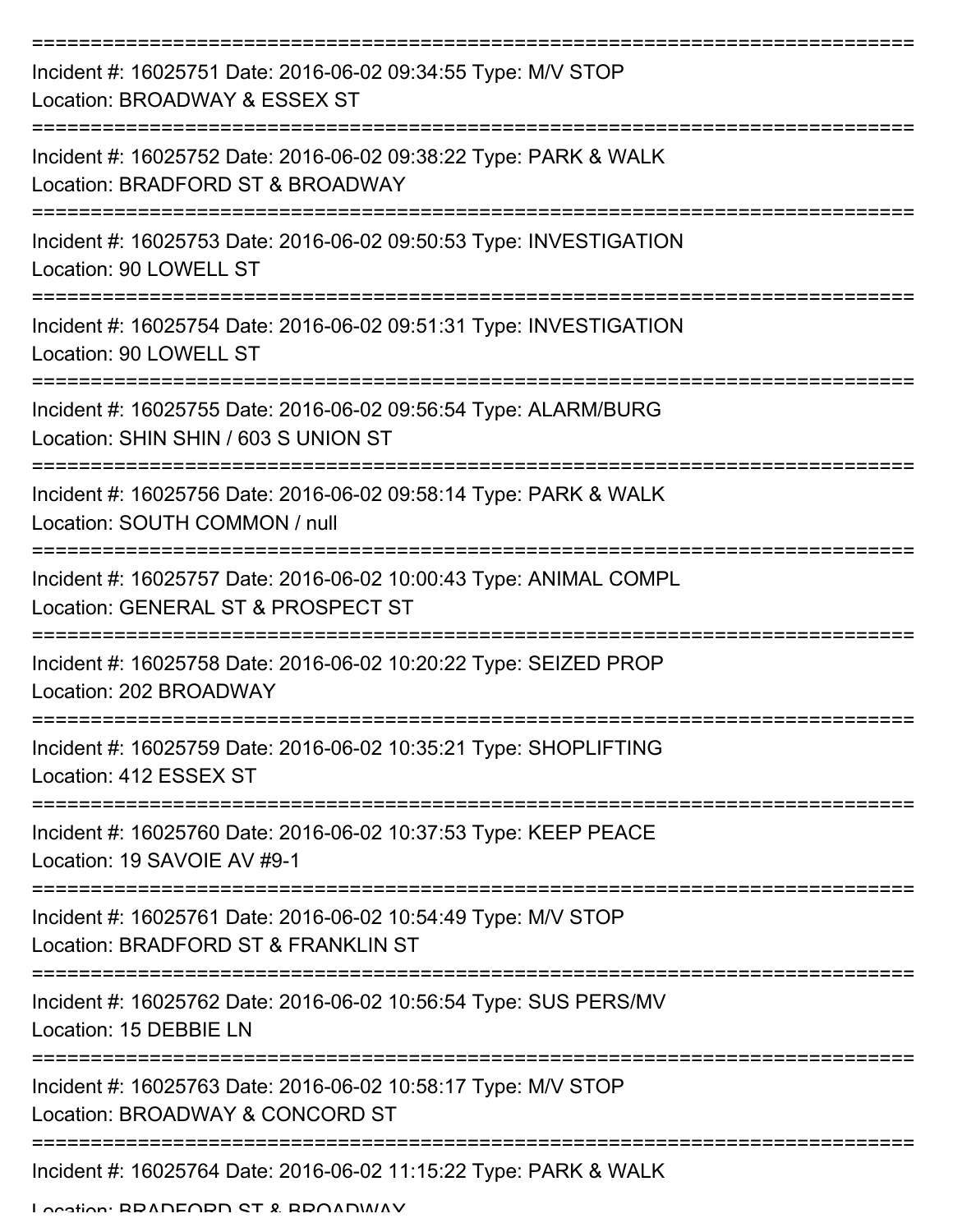| Incident #: 16025766 Date: 2016-06-02 11:15:57 Type: M/V STOP<br>Location: 266 BROADWAY                                        |
|--------------------------------------------------------------------------------------------------------------------------------|
| Incident #: 16025765 Date: 2016-06-02 11:22:18 Type: INVESTIGATION<br>Location: 621 COMMON ST                                  |
| Incident #: 16025767 Date: 2016-06-02 11:31:28 Type: NOTIFICATION<br>Location: 55 BOWDOIN ST                                   |
| Incident #: 16025768 Date: 2016-06-02 11:31:41 Type: SUS PERS/MV<br>Location: GALE ST                                          |
| Incident #: 16025769 Date: 2016-06-02 11:48:12 Type: M/V STOP<br>Location: BROADWAY & CONCORD ST                               |
| Incident #: 16025770 Date: 2016-06-02 11:50:03 Type: M/V STOP<br>Location: FRANKLIN ST & HAVERHILL ST                          |
| --------------------<br>Incident #: 16025771 Date: 2016-06-02 11:59:03 Type: MEDIC SUPPORT<br>Location: 205 BROADWAY           |
| Incident #: 16025772 Date: 2016-06-02 12:18:12 Type: SUS PERS/MV<br>Location: 53 BRADFORD ST                                   |
| Incident #: 16025773 Date: 2016-06-02 12:21:17 Type: M/V STOP<br>Location: 375 COMMON ST                                       |
| Incident #: 16025774 Date: 2016-06-02 12:35:21 Type: M/V STOP<br>Location: 89 EVERETT ST                                       |
| Incident #: 16025775 Date: 2016-06-02 12:36:36 Type: INVESTIGATION<br>Location: 334 HIGH ST                                    |
| Incident #: 16025776 Date: 2016-06-02 12:42:53 Type: ALARM/HOLD<br>Location: LAWRENCE SCHOOL DEPT / 255 ESSEX ST               |
| Incident #: 16025777 Date: 2016-06-02 12:52:01 Type: E911 HANGUP<br>Location: GREATER LAWRENCE FAM.HLTH.CTR. / 34 HAVERHILL ST |
| Incident #: 16025778 Date: 2016-06-02 12:58:09 Type: HIT & RUN M/V<br>Location: 255 LOWELL ST                                  |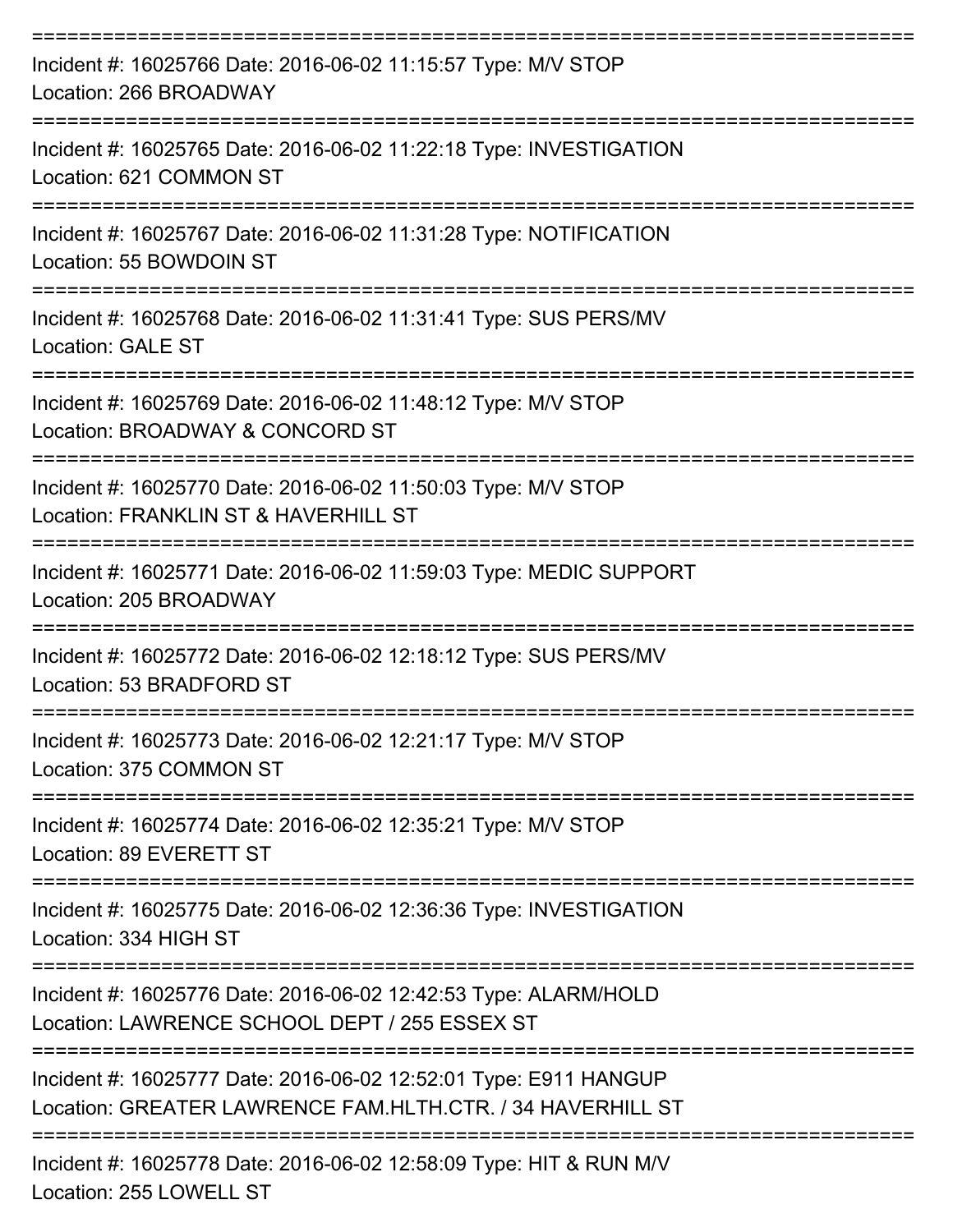| Incident #: 16025779 Date: 2016-06-02 12:59:37 Type: MEDIC SUPPORT<br>Location: CHESTNUT ST & LAWRENCE ST                            |
|--------------------------------------------------------------------------------------------------------------------------------------|
| =============================<br>Incident #: 16025780 Date: 2016-06-02 13:01:31 Type: M/V STOP<br>Location: S UNION ST & WINTHROP AV |
| Incident #: 16025781 Date: 2016-06-02 13:04:58 Type: SUS PERS/MV<br>Location: 133 BOXFORD ST<br>==================================   |
| Incident #: 16025782 Date: 2016-06-02 13:12:01 Type: INVESTIGATION<br>Location: 124 OXFORD ST                                        |
| Incident #: 16025783 Date: 2016-06-02 13:37:51 Type: M/V STOP<br>Location: CAMBRIDGE ST & WINTHROP AV<br>====================        |
| Incident #: 16025784 Date: 2016-06-02 13:44:30 Type: DISTURBANCE<br>Location: 39 TREMONT ST FL 1ST FL                                |
| Incident #: 16025785 Date: 2016-06-02 13:56:49 Type: SUS PERS/MV<br>Location: 218 BRUCE ST                                           |
| Incident #: 16025786 Date: 2016-06-02 13:57:42 Type: M/V STOP<br>Location: 58 EVERETT ST                                             |
| Incident #: 16025787 Date: 2016-06-02 13:59:05 Type: MEDIC SUPPORT<br>Location: 193 MAPLE ST #APT5G                                  |
| Incident #: 16025788 Date: 2016-06-02 14:02:06 Type: M/V STOP<br>Location: S BROADWAY & SHATTUCK ST                                  |
| Incident #: 16025790 Date: 2016-06-02 14:06:18 Type: SUS PERS/MV<br>Location: ELM ST & NEWBURY ST                                    |
| Incident #: 16025789 Date: 2016-06-02 14:06:43 Type: TRESPASSING<br>Location: 220 BROADWAY                                           |
| Incident #: 16025791 Date: 2016-06-02 14:15:27 Type: M/V STOP<br>Location: BROADWAY & LOWELL ST                                      |
| Incident #: 16025792 Date: 2016-06-02 14:18:39 Type: AUTO ACC/NO PI<br>Location: PARKER ST & SPRINGFIELD ST                          |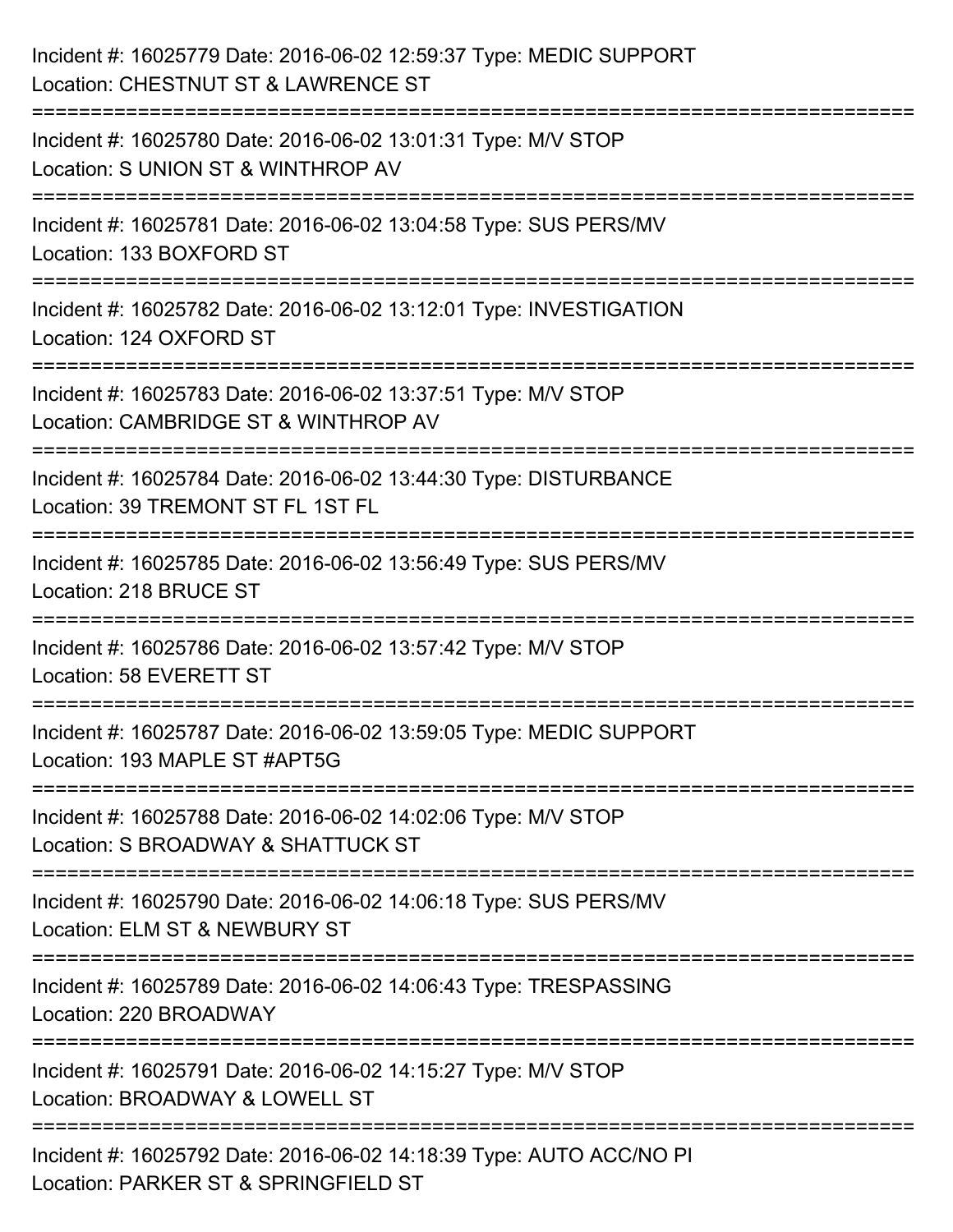| Incident #: 16025793 Date: 2016-06-02 14:21:06 Type: DISTURBANCE<br>Location: ELM ST & NEWBURY ST         |
|-----------------------------------------------------------------------------------------------------------|
| Incident #: 16025794 Date: 2016-06-02 14:33:36 Type: ALARM/BURG<br>Location: MARTINEZ RESD / 15 FLORAL ST |
| Incident #: 16025795 Date: 2016-06-02 14:59:12 Type: 209A/SERVE<br>Location: 167 ESSEX ST                 |
| Incident #: 16025796 Date: 2016-06-02 15:04:43 Type: SUS PERS/MV<br>Location: 447 ANDOVER ST              |
| Incident #: 16025797 Date: 2016-06-02 15:11:07 Type: 209A/SERVE<br>Location: 1089 ESSEX ST                |
| Incident #: 16025798 Date: 2016-06-02 15:11:54 Type: M/V STOP<br>Location: BROADWAY & LOWELL ST           |
| Incident #: 16025799 Date: 2016-06-02 15:14:23 Type: MV/BLOCKING<br>Location: AMES ST & LOWELL ST         |
| Incident #: 16025800 Date: 2016-06-02 15:17:57 Type: 209A/SERVE<br>Location: 50 FOREST ST                 |
| Incident #: 16025801 Date: 2016-06-02 15:21:57 Type: INVESTIGATION<br>Location: 90 LOWELL ST              |
| Incident #: 16025802 Date: 2016-06-02 15:31:54 Type: COURT DOC SERVE<br>Location: 222 PARK ST             |
| Incident #: 16025803 Date: 2016-06-02 15:36:47 Type: M/V STOP<br>Location: BROADWAY & LOWELL ST           |
| Incident #: 16025804 Date: 2016-06-02 15:39:04 Type: AUTO ACC/NO PI<br>Location: MAY ST & RESERVOIR ST    |
| Incident #: 16025805 Date: 2016-06-02 15:45:36 Type: M/V STOP<br>Location: MARKET ST & PARKER ST          |
| Incident #: 16025806 Date: 2016-06-02 15:47:46 Type: M/V STOP<br>Location: BROADWAY & LOWELL ST           |

===========================================================================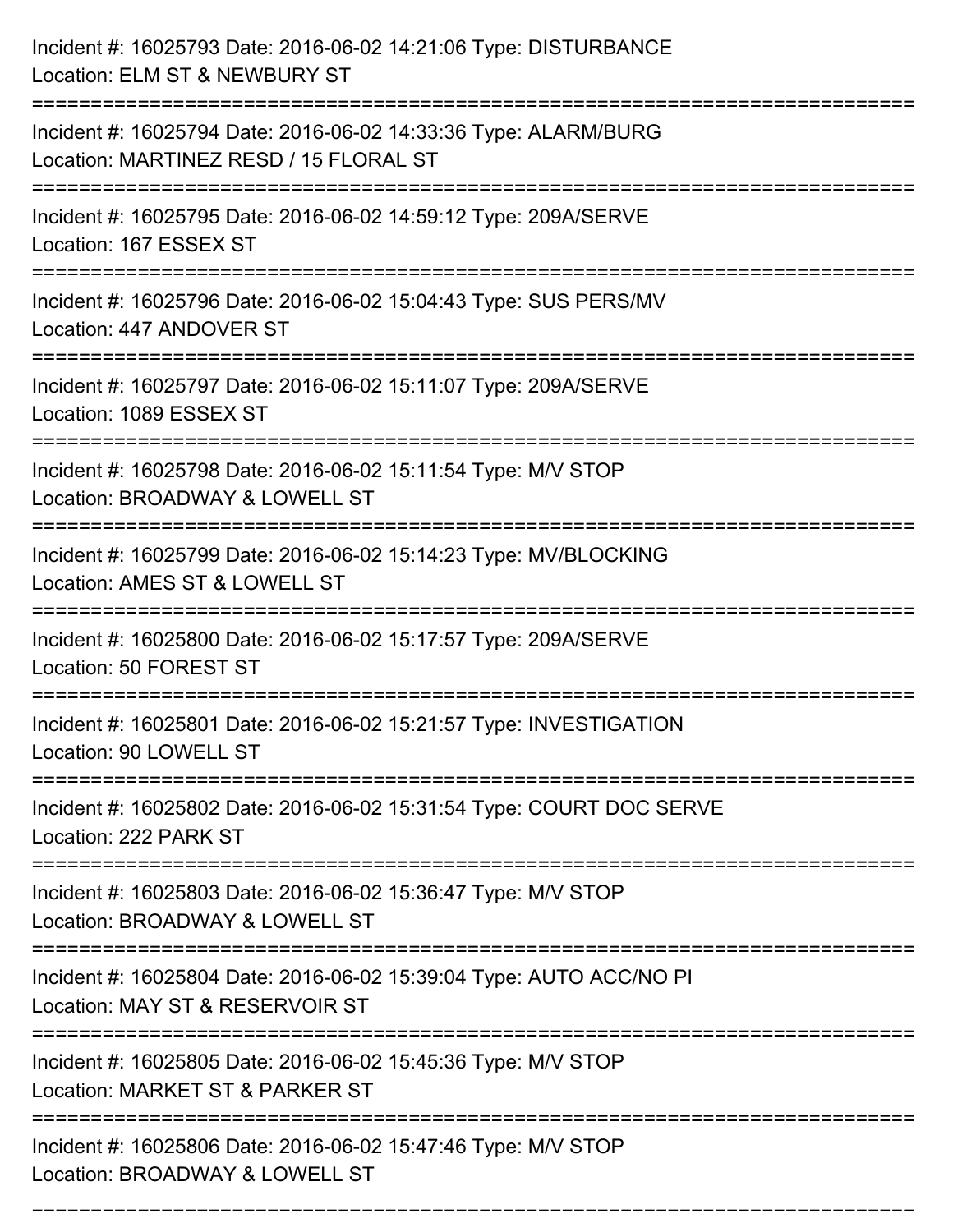Incident #: 16025807 Date: 2016-06-02 15:52:03 Type: M/V STOP Location: BROADWAY & LOWELL ST =========================================================================== Incident #: 16025808 Date: 2016-06-02 15:53:06 Type: SUS PERS/MV Location: LAWRENCE MEAT COMPANY / 264 LOWELL ST =========================================================================== Incident #: 16025809 Date: 2016-06-02 15:58:49 Type: ALARM/BURG Location: FIRE DEPT / AMES STREET & PROVIDENCE STREET =========================================================================== Incident #: 16025810 Date: 2016-06-02 15:59:50 Type: M/V STOP Location: BROADWAY & LOWELL ST =========================================================================== Incident #: 16025811 Date: 2016-06-02 16:04:48 Type: DISTURBANCE Location: BAILEY ST & OSGOOD ST =========================================================================== Incident #: 16025812 Date: 2016-06-02 16:06:26 Type: M/V STOP Location: BROADWAY & LOWELL ST =========================================================================== Incident #: 16025813 Date: 2016-06-02 16:08:29 Type: M/V STOP Location: 14 HANCOCK ST =========================================================================== Incident #: 16025814 Date: 2016-06-02 16:12:01 Type: M/V STOP Location: BROADWAY & LOWELL ST =========================================================================== Incident #: 16025815 Date: 2016-06-02 16:13:03 Type: M/V STOP Location: MELVIN ST & OXFORD ST =========================================================================== Incident #: 16025816 Date: 2016-06-02 16:16:17 Type: AUTO ACC/NO PI Location: CANAL ST & MARSTON ST =========================================================================== Incident #: 16025817 Date: 2016-06-02 16:16:27 Type: AUTO ACC/UNK PI Location: 376 ESSEX ST =========================================================================== Incident #: 16025818 Date: 2016-06-02 16:27:24 Type: MEDIC SUPPORT Location: 42 MARBLE AV FL 1ST =========================================================================== Incident #: 16025819 Date: 2016-06-02 16:49:33 Type: AUTO ACC/NO PI Location: 69 E HAVERHILL ST =========================================================================== Incident #: 16025820 Date: 2016-06-02 17:20:34 Type: ALARM/BURG Location: 131 MAY ST ===========================================================================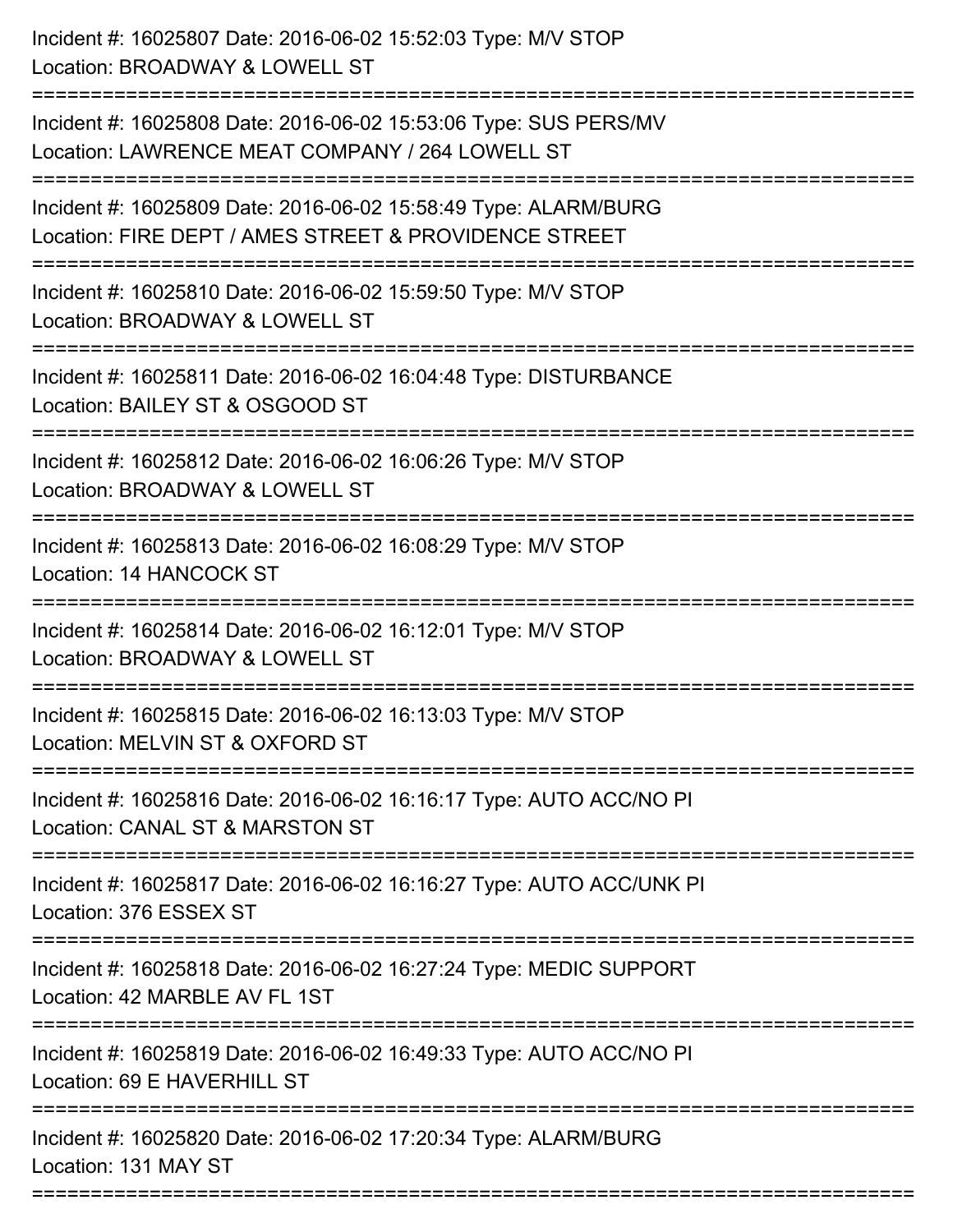Location: 82 HAVERHILL ST

| Incident #: 16025821 Date: 2016-06-02 17:31:16 Type: EXTRA SURVEIL<br>Location: LEONARD SCHOOL / 60 ALLEN ST |
|--------------------------------------------------------------------------------------------------------------|
| Incident #: 16025823 Date: 2016-06-02 17:34:18 Type: ALARM/BURG<br>Location: DUNKIN DONUTS / 225 ESSEX ST    |
| Incident #: 16025824 Date: 2016-06-02 17:38:51 Type: DRUG OVERDOSE<br>Location: BROADWAY & CANAL ST          |
| Incident #: 16025825 Date: 2016-06-02 17:46:32 Type: SUS PERS/MV<br>Location: 451 HIGH ST                    |
| Incident #: 16025826 Date: 2016-06-02 17:48:40 Type: LIC PLATE STO<br>Location: 68 BERNARD AV                |
| Incident #: 16025827 Date: 2016-06-02 17:55:35 Type: HIT & RUN M/V<br>Location: S BROADWAY & SYLVESTER ST    |
| Incident #: 16025828 Date: 2016-06-02 17:57:34 Type: ALARM/BURG<br>Location: 85 BLANCHARD ST                 |
| =========<br>Incident #: 16025829 Date: 2016-06-02 18:08:09 Type: THREATS<br>Location: 388 SALEM ST          |
| Incident #: 16025830 Date: 2016-06-02 18:15:52 Type: M/V STOP<br>Location: INMAN ST & S BROADWAY             |
| Incident #: 16025831 Date: 2016-06-02 18:21:41 Type: M/V STOP<br>Location: CENTRAL BRIDGE / 0 MERRIMACK ST   |
| Incident #: 16025832 Date: 2016-06-02 18:28:55 Type: AUTO ACC/NO PI<br>Location: 105 JACKSON ST              |
| Incident #: 16025833 Date: 2016-06-02 18:32:21 Type: M/V STOP<br>Location: 34 SHATTUCK ST                    |
| Incident #: 16025834 Date: 2016-06-02 18:36:29 Type: 911 HANG UP<br>Location: 79 ALDER ST                    |
|                                                                                                              |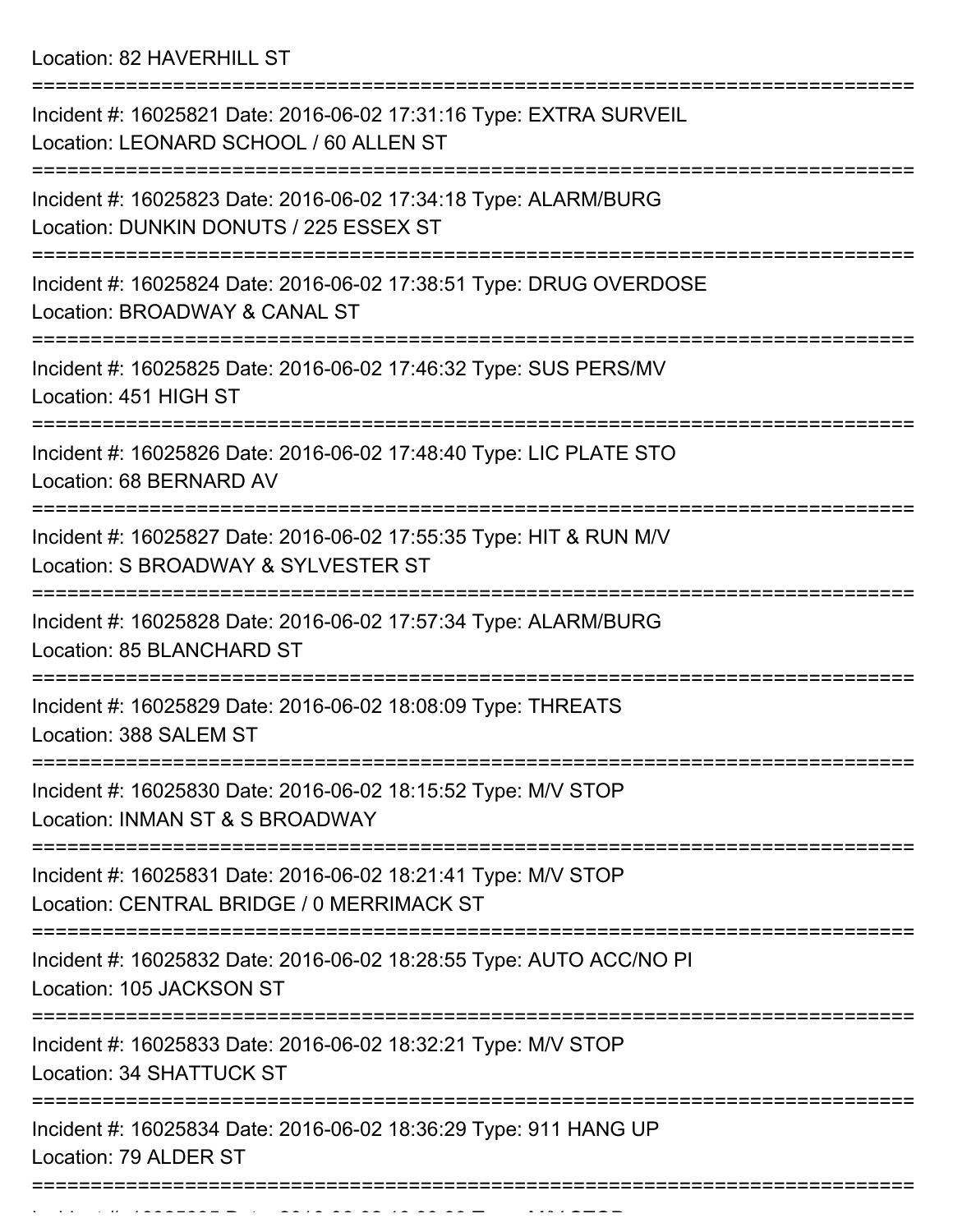| Incident #: 16025836 Date: 2016-06-02 18:39:57 Type: M/V STOP<br>Location: 700 ESSEX ST                 |
|---------------------------------------------------------------------------------------------------------|
| Incident #: 16025837 Date: 2016-06-02 18:40:19 Type: M/V STOP<br>Location: 700 ESSEX ST                 |
| Incident #: 16025838 Date: 2016-06-02 18:53:42 Type: MAN DOWN<br>Location: EXCHANGE ST & PARK ST        |
| Incident #: 16025839 Date: 2016-06-02 18:54:30 Type: DOMESTIC/PROG<br>Location: 454 HAVERHILL ST #4B    |
| Incident #: 16025840 Date: 2016-06-02 18:57:04 Type: GENERAL SERV<br>Location: 46 FITZ ST               |
| Incident #: 16025841 Date: 2016-06-02 18:59:15 Type: SUS PERS/MV<br><b>Location: RAILROAD ST</b>        |
| Incident #: 16025842 Date: 2016-06-02 19:03:13 Type: MEDIC SUPPORT<br>Location: 584 HAVERHILL ST        |
| Incident #: 16025843 Date: 2016-06-02 19:07:45 Type: MEDIC SUPPORT<br>Location: 217 OLIVE AV            |
| Incident #: 16025844 Date: 2016-06-02 19:09:38 Type: ALARM/BURG<br>Location: 76 CONGRESS ST             |
| Incident #: 16025845 Date: 2016-06-02 19:10:10 Type: WOMAN DOWN<br>Location: BROADWAY & HAVERHILL ST    |
| Incident #: 16025846 Date: 2016-06-02 19:12:28 Type: SEIZED PROP<br>Location: BENNINGTON ST & MYRTLE ST |
| Incident #: 16025847 Date: 2016-06-02 19:13:24 Type: MV/BLOCKING<br>Location: 58 AVON ST                |
| Incident #: 16025848 Date: 2016-06-02 19:22:05 Type: NOISE ORD<br>Location: ROYAL ST & SMITH ST         |
|                                                                                                         |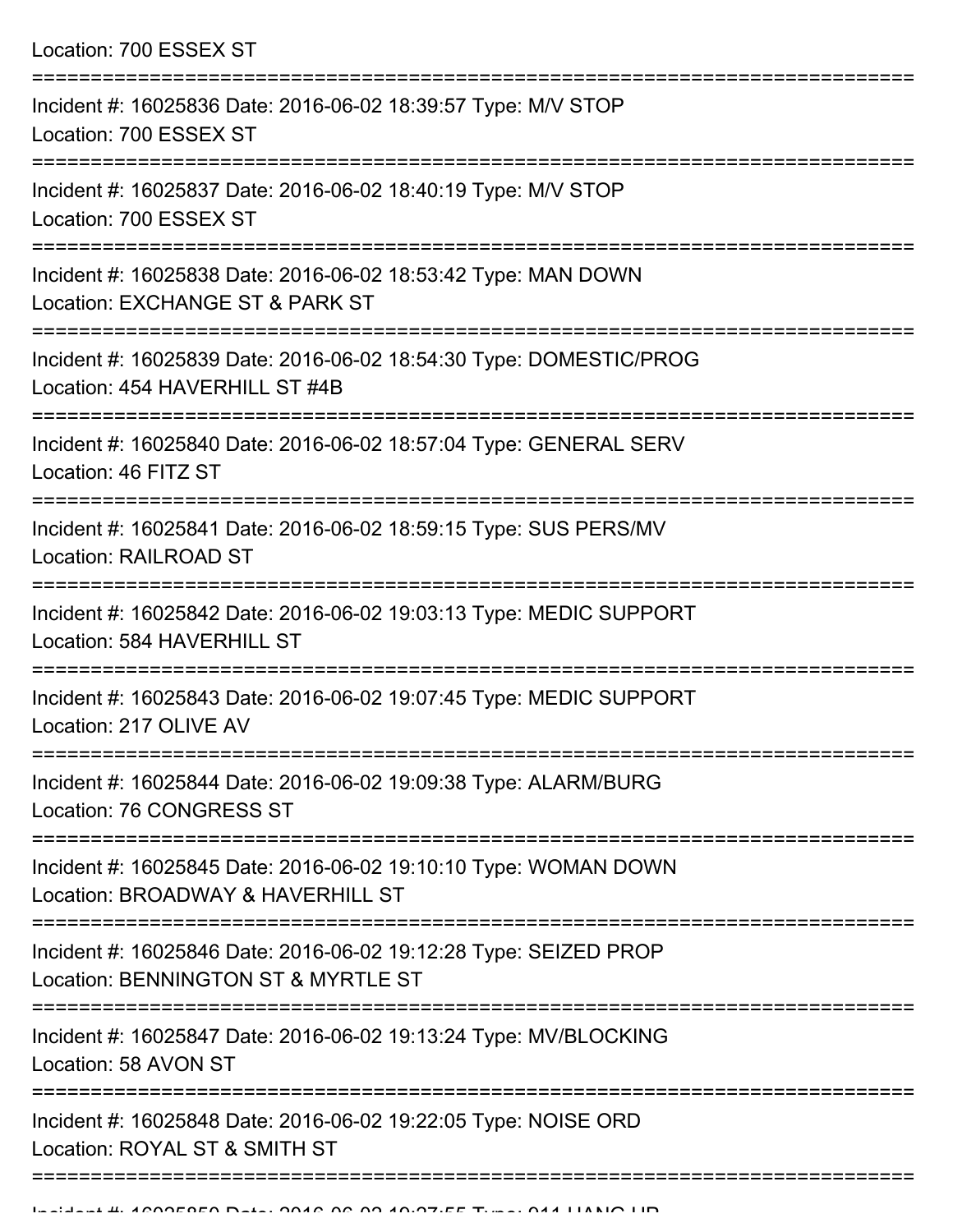| Location: 403 ANDOVER ST                                                                                                            |
|-------------------------------------------------------------------------------------------------------------------------------------|
| Incident #: 16025849 Date: 2016-06-02 19:28:20 Type: SUS PERS/MV<br>Location: 60 HILLSIDE AV                                        |
| Incident #: 16025851 Date: 2016-06-02 19:30:22 Type: ALARM/BURG<br>Location: 55 BAY STATE RD                                        |
| Incident #: 16025853 Date: 2016-06-02 19:37:57 Type: GENERAL SERV<br>Location: 67 FERN ST #B<br>=================================== |
| Incident #: 16025852 Date: 2016-06-02 19:38:37 Type: DOMESTIC/PROG<br>Location: 26 BROMFIELD ST FL 1                                |
| Incident #: 16025854 Date: 2016-06-02 19:47:04 Type: SUS PERS/MV<br>Location: 205 BROADWAY                                          |
| Incident #: 16025855 Date: 2016-06-02 19:50:53 Type: MEDIC SUPPORT<br>Location: 121 GARDEN ST FL 2                                  |
| Incident #: 16025856 Date: 2016-06-02 20:02:16 Type: WARRANT SERVE<br>Location: 205 BROADWAY                                        |
| Incident #: 16025857 Date: 2016-06-02 20:23:01 Type: AUTO ACC/NO PI<br>Location: 230 OSGOOD ST                                      |
| Incident #: 16025858 Date: 2016-06-02 20:28:00 Type: M/V STOP<br>Location: 26 TREMONT ST                                            |
| Incident #: 16025859 Date: 2016-06-02 20:28:54 Type: M/V STOP<br>Location: BROADWAY & COMMON ST                                     |
| Incident #: 16025860 Date: 2016-06-02 20:31:17 Type: M/V STOP<br>Location: HAMPSHIRE ST & LOWELL ST                                 |
| Incident #: 16025861 Date: 2016-06-02 20:41:45 Type: ALARM/BURG<br>Location: GO 1 DOLLAR / 73 WINTHROP AV                           |
| Incident #: 16025862 Date: 2016-06-02 21:22:36 Type: VIO CITY ORD<br>Location: 68-70 AVON ST                                        |

Incident #: 16025863 Date: 2016-06-02 21:38:35 Type: LARCENY/PAST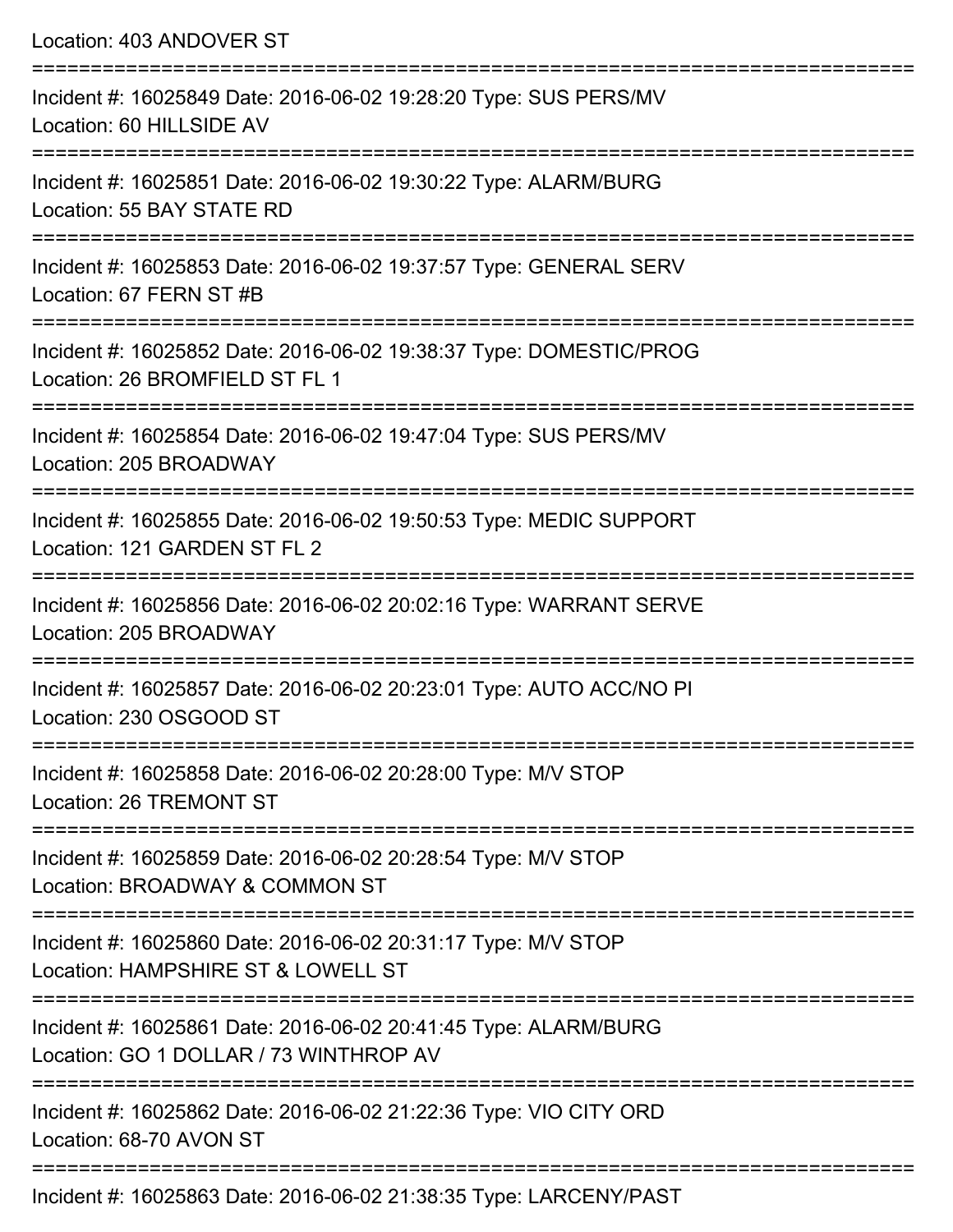| Incident #: 16025864 Date: 2016-06-02 21:40:22 Type: DISTURBANCE<br>Location: 220 CARLETON ST #1 FL 1                |
|----------------------------------------------------------------------------------------------------------------------|
| Incident #: 16025865 Date: 2016-06-02 21:40:34 Type: SUS PERS/MV<br>Location: 77 S UNION ST                          |
| Incident #: 16025866 Date: 2016-06-02 21:50:40 Type: NOISE ORD<br>Location: 853 ESSEX ST                             |
| Incident #: 16025867 Date: 2016-06-02 22:11:20 Type: M/V STOP<br>Location: FALLS BRIDGE / null                       |
| Incident #: 16025868 Date: 2016-06-02 22:14:59 Type: MV/BLOCKING<br>Location: 25 KINGSTON ST                         |
| Incident #: 16025869 Date: 2016-06-02 22:23:52 Type: ALARM/BURG<br>Location: POINT AFTER CLUB / 15 UNION ST SUITE 70 |
| Incident #: 16025871 Date: 2016-06-02 22:25:14 Type: CK WELL BEING<br>Location: 18 WINTHROP AV FL 1                  |
| Incident #: 16025870 Date: 2016-06-02 22:27:15 Type: M/V STOP<br>Location: BROADWAY & CROSS ST                       |
| Incident #: 16025872 Date: 2016-06-02 22:34:36 Type: NOISE ORD<br>Location: 169 JACKSON ST                           |
| Incident #: 16025873 Date: 2016-06-02 22:36:51 Type: TRESPASSING<br>Location: 28 ORCHARD ST                          |
| Incident #: 16025874 Date: 2016-06-02 22:40:36 Type: NOISE ORD<br>Location: 194 BRUCE ST FL 1                        |
| Incident #: 16025875 Date: 2016-06-02 22:43:57 Type: M/V STOP<br>Location: LAWRENCE ST & OAK ST                      |
| Incident #: 16025876 Date: 2016-06-02 22:45:15 Type: M/V STOP<br>Location: COMMON ST & JACKSON ST                    |
| Incident #: 16025877 Date: 2016-06-02 22:49:38 Type: DK (DRUNK)                                                      |